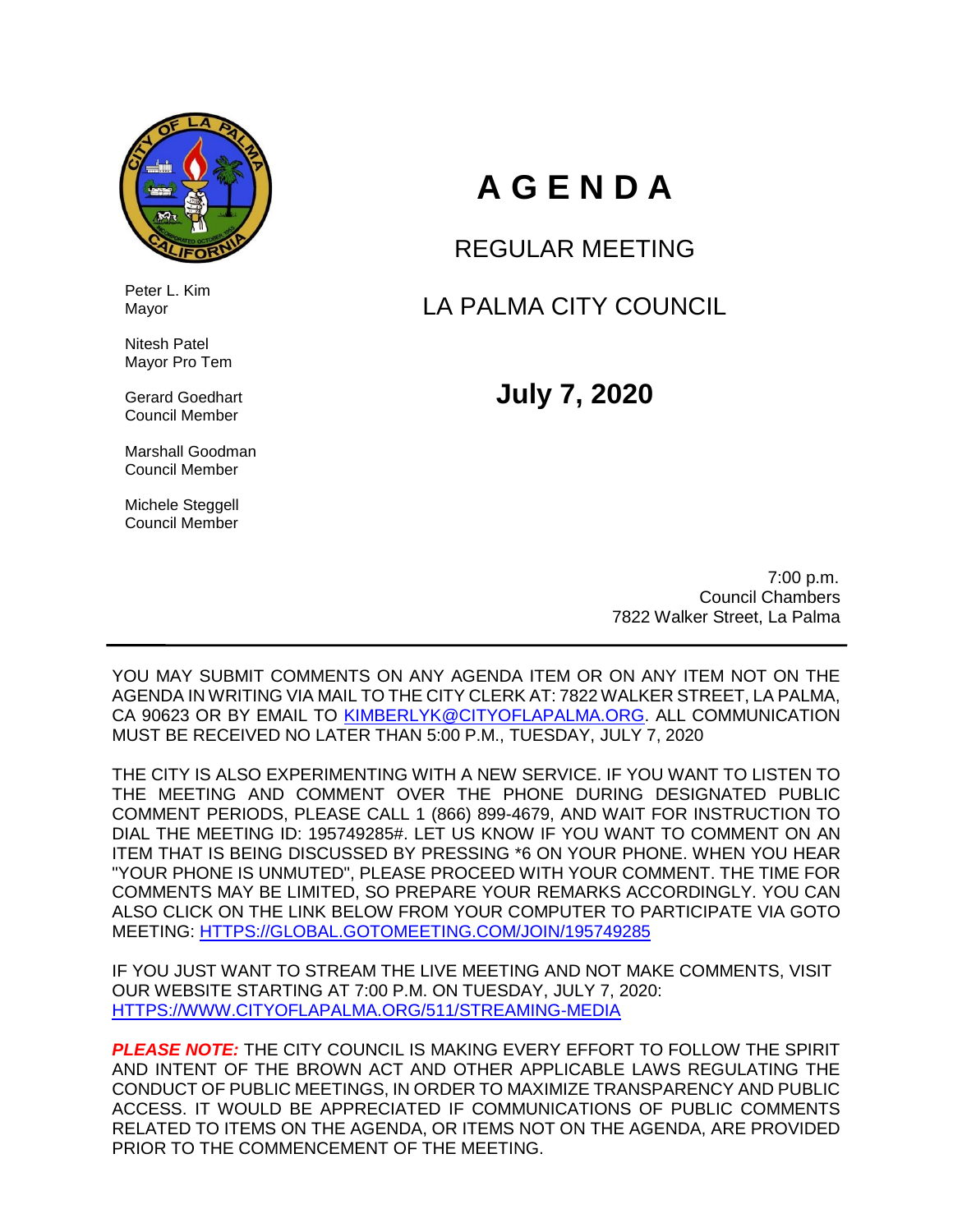# CALL TO ORDER

| PLEDGE OF ALLEGIANCE: | Council Member Goedhart                                              |
|-----------------------|----------------------------------------------------------------------|
| INVOCATION:           | Pastor Matthew Agosto, City Church<br><b>Council Member Steggell</b> |
| ROLL CALL:            | <b>Council and Commission Members</b>                                |

# PRESENTATIONS

None Scheduled.

ORAL COMMUNICATIONS (Time Limit: 5 Minutes Each)

Time has been reserved at this point in the Agenda for persons wishing to speak on any item that is not listed on the Agenda. By law, the City Council and Successor Agency are prohibited from taking action on such oral comments. The matter will be automatically referred to staff for appropriate response or action or will be placed on the Agenda of a future meeting. Matters listed on the Agenda may be addressed either at this time or at the time they are before the City Council for discussion.

# RECESS CITY COUNCIL AND CONVENE AS

# **SUCCESSOR AGENCY TO THE DISSOLVED COMMUNITY DEVELOPMENT COMMISSION OF THE CITY OF LA PALMA**

*The City Council will now recess and convene as the Successor Agency to the Dissolved Community Development Commission of the City of La Palma. Members of the La Palma City Council receive no compensation or stipend as a result of convening or participating in either the Successor Agency or otherwise as serving as members of the Successor Agency.*

# CONSENT CALENDAR (2 Items)

All matters listed under Consent Calendar will be acted upon by one motion affirming the action recommended on the Agenda. There will be no separate discussion on these items prior to voting unless members of the Successor Agency, Staff, or the public request that specific items be removed from the Consent Calendar for separate action. Any member of the public who wishes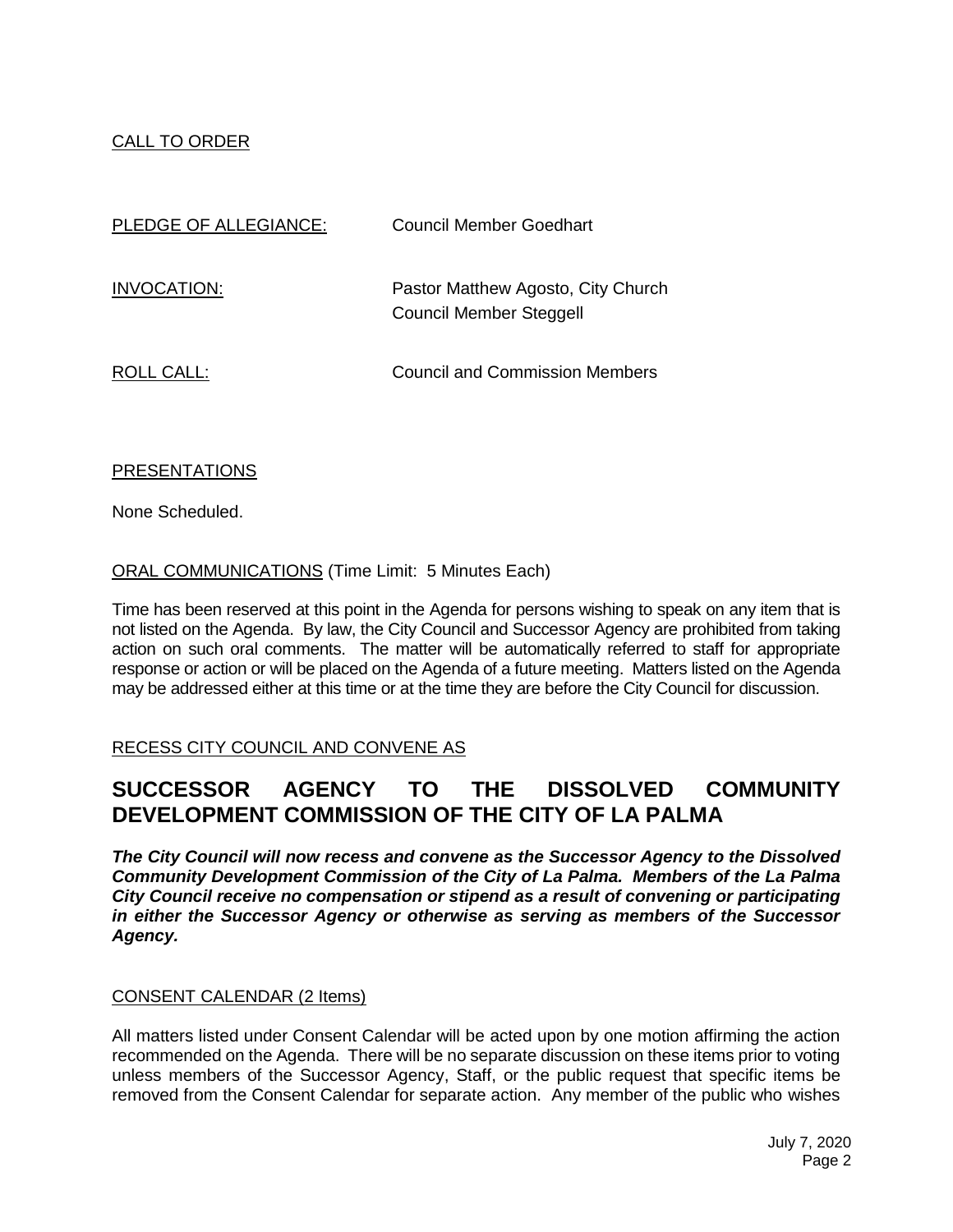to discuss a Consent Calendar item should come forward to the microphone and, upon recognition by the Chair, state his or her name, address, and the item number.

#### A. *Approval of [Successor](https://www.cityoflapalma.org/DocumentCenter/View/10293/Item-A_SA-Minutes-060220) Agency Minutes*

Recommendation that the Successor Agency approve the Minutes of the June 2, 2020, Regular Meeting of the Successor Agency.

#### B. *Successor Agency [Register of Demands](https://www.cityoflapalma.org/DocumentCenter/View/10294/Item-B_SA-Warrants-WEB)*

Recommendation that the Successor Agency adopt a Resolution approving the Registers of Demands for June 16, 2020, and July 7, 2020.

#### PUBLIC HEARINGS

None Scheduled.

# REGULAR ITEMS

None Scheduled.

# ADJOURN THE SUCCESSOR AGENCY AND RECONVENE

# **CITY COUNCIL**

# CONSENT CALENDAR (12 Items)

All matters listed under Consent Calendar will be acted upon by one motion affirming the action recommended on the Agenda. There will be no separate discussion on these items prior to voting unless members of the City Council, Staff, or the public request that specific items be removed from the Consent Calendar for separate action. Any member of the public who wishes to discuss a Consent Calendar item should come forward to the microphone and, upon recognition by the Mayor, state his or her name, address, and the item number.

#### 1. *[Waive the Reading of All Ordinances](https://www.cityoflapalma.org/DocumentCenter/View/10295/Item-1_Waive-Reading-of-Ordinances)*

Recommendation that the City Council waive the reading of all Ordinances in their entirety and read by title only.

#### 2. *[Approval of Council Minutes](https://www.cityoflapalma.org/DocumentCenter/View/10296/Item-2_City-Council-Minutes)*

Recommendation that the City Council approved the Minutes of the June 2, 2020, Regular Meeting of the City Council.

#### 3. *[Approval of Register of Demands](https://www.cityoflapalma.org/DocumentCenter/View/10297/Item-3_CC-Warrants-WEB)*

Recommendation that the City Council adopt a Resolution approving the Register of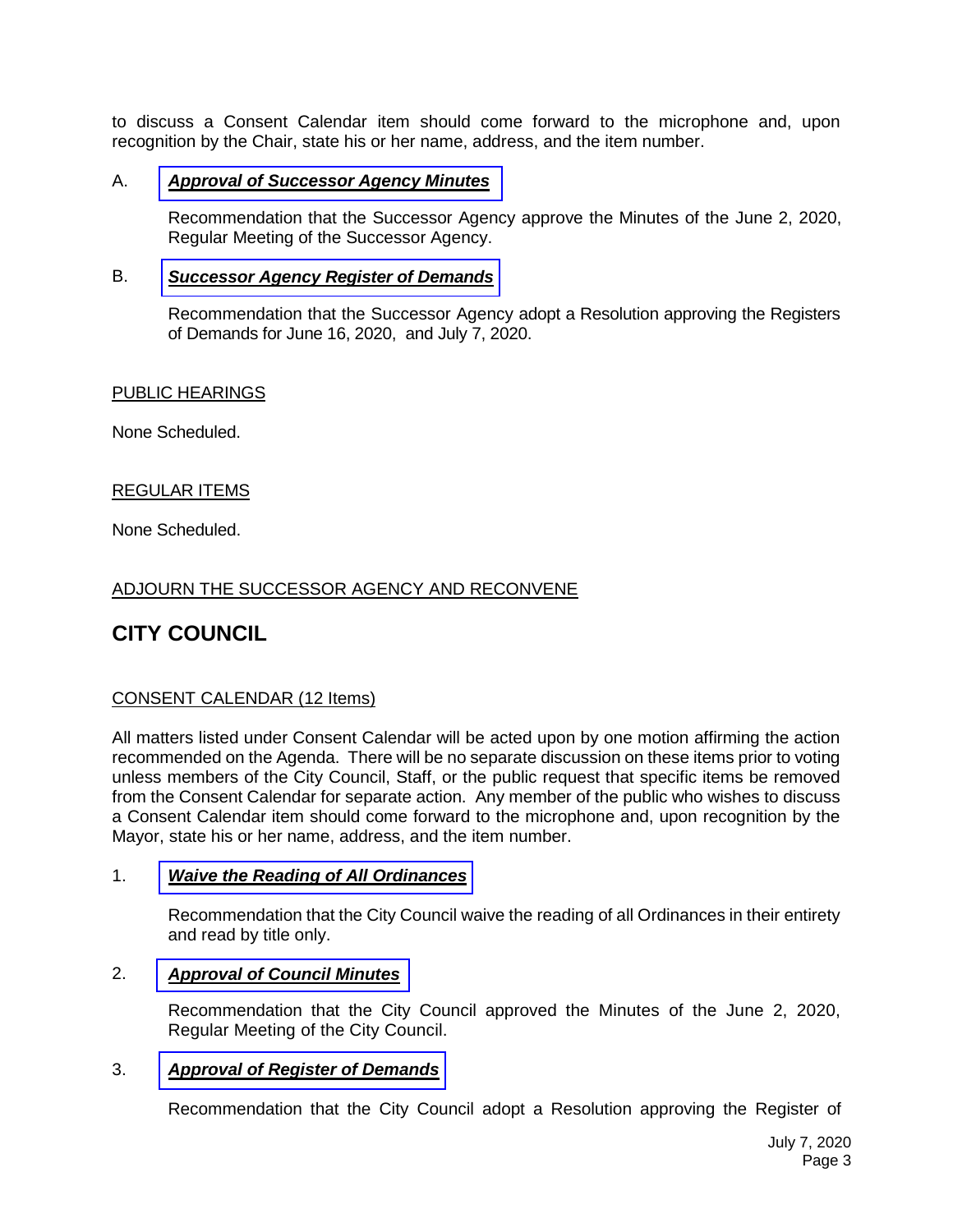Demands for June 16, 2020, and July 7, 2020.

#### 4. *Award of Contract to Doug Martin Contracting Company Incorporated for the [Walker Street, City Project No. ST-357 and Zone 2 Slurry Seal Improvements, City](https://www.cityoflapalma.org/DocumentCenter/View/10298/Item-4_ST-357-Walker-Slurry-Seal-and-ST-358-Pavement-Zone-2-AOC)  Project No. ST-358*

Recommendation that the City Council authorize the Mayor to execute an Agreement with Doug Martin Contracting Company, Incorporated for Slurry Seal Improvements to Walker Street, City Project No. ST-357, and Residential Pavement Zone 2, City Project No. ST-358.

# 5. *[Agreement with the Southeast Area Animal Control Authority for Animal Care](https://www.cityoflapalma.org/DocumentCenter/View/10299/Item-5_FY-2020-21-SEAACA-Agreement-7-7-20)  Services*

Recommendation that the City Council approve and authorize the Mayor to execute an Agreement with the Southeast Area Animal Control Authority (SEAACA) for the delivery of animal care services.

# 6. *[Amendment to Cash Flow Reserve Policy](https://www.cityoflapalma.org/DocumentCenter/View/10285/Item-6_Cash-Reserve-Policies-July-2020)*

Recommendation that the City Council approve the amendment to the Fund Balance Reserve Policy.

#### 7. *[Award of Contract to Marathon Business Solution for the Police Department Evidence](https://www.cityoflapalma.org/DocumentCenter/View/10286/Item-7_AOC-Evidence-Storage-Project)  Storage, Project No.20-BLDG-02*

Recommendation that the City Council

# 8. *[Agreement for Financial Consulting Services](https://www.cityoflapalma.org/DocumentCenter/View/10287/Item-8_Contract-GFS-July-2020)*

Recommendation that the City Council approve and authorize the Mayor to execute an agreement with Governmental Financial Services (GFS) for financial consulting services.

# 9. *[Approval of the Orange County Operational Area Agreement](https://www.cityoflapalma.org/DocumentCenter/View/10288/Item-9_OA-Agreement)*

Recommendation that the City Council approve the 2020 Orange County Operational Area Agreement of the County of Orange and Political Subdivisions, and authorize the Mayor to execute the Agreement.

# 10. *[Information Technology Infrastructure Upgrade](https://www.cityoflapalma.org/DocumentCenter/View/10289/Item-10_Information-Technology-Infrastructure-Upgrade)*

Recommendation that the City Council authorize the City Manager to purchase a storage server from Pure Storage totaling \$38,823, excluding taxes and shipping.

# 11. *Annual [Measure M2 Eligibility Submittal Package, Fiscal Year 2020-21](https://www.cityoflapalma.org/DocumentCenter/View/10290/Item-11_Measure-M2-Eligibility-Package)*

Recommendation that the City Council take the following actions:

a) Adopt a Resolution Updating the Pavement Management Plan for the Measure M2 Program; and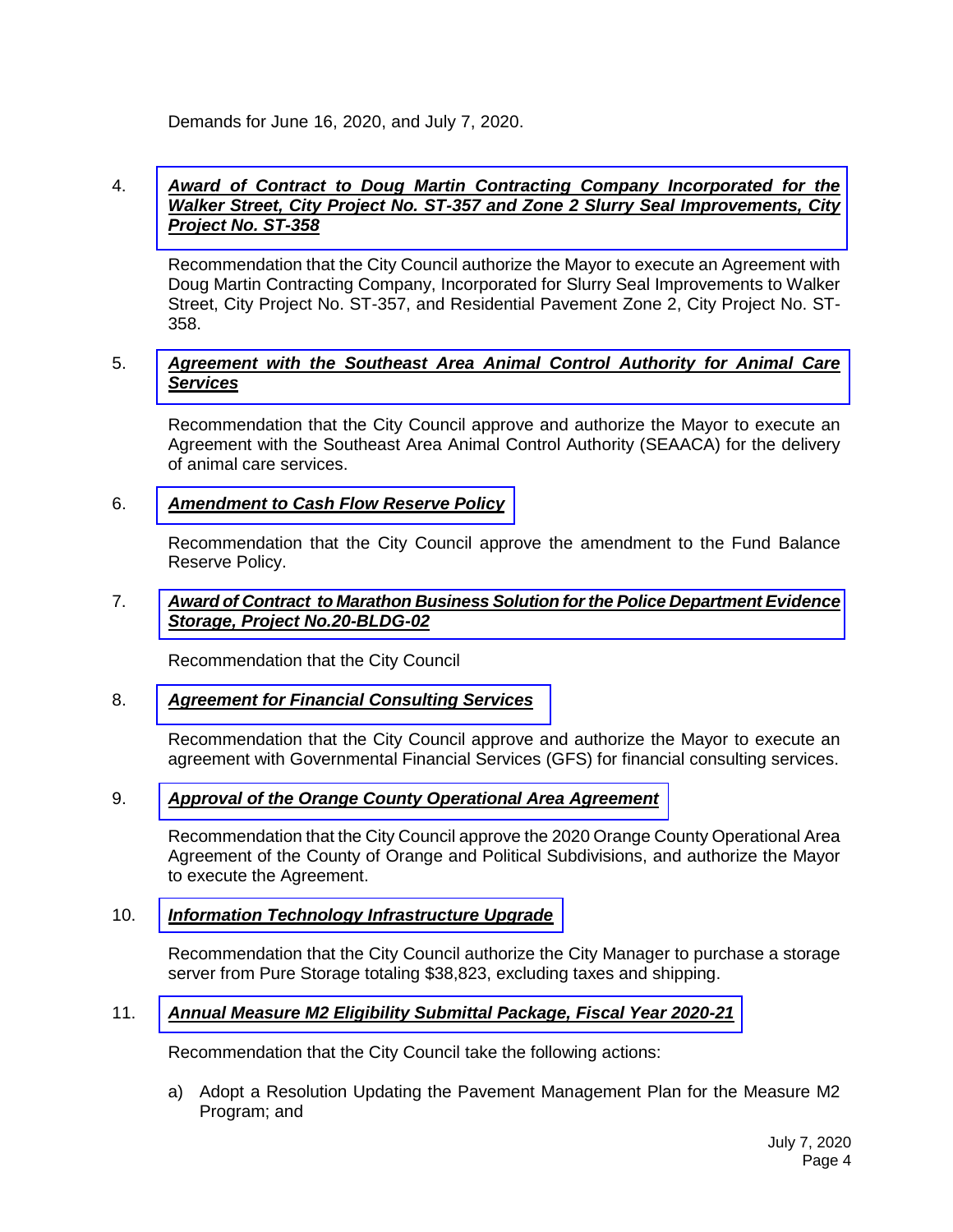- b) Adopt a Resolution Updating the Local Signal Synchronization Plan for the Measure M2 Program; and
- c) Adopt the Measure M2 Seven-year Capital Improvement Program (Fiscal Year 2020- 21 through Fiscal Year 2026-27; and
- d) Authorize the Community Services Director to submit the City's Measure M2 eligibility package to the Orange County Transportation Authority.

#### 12. *[Subordination Agreement for 4569 La Palma Avenue](https://www.cityoflapalma.org/DocumentCenter/View/10291/Item-12_Subordination-4569-La-Palma-Avenue)*

Recommendation that the City Council take the following actions:

- a) Review and Approve the Subordination Agreement on 4569 La Palma Avenue; and
- b) Authorize the City Manager to execute the necessary documents to complete the Subordination Agreement.

#### PUBLIC HEARINGS

None Scheduled.

#### REGULAR ITEMS (1 Item)

# 13. *[COVID-19 Update/Implications for Upcoming City Events](https://www.cityoflapalma.org/DocumentCenter/View/10292/Item-13_COVID-19-Update-7-7-20)*

Recommendation that the City Council receive the report and provide direction, as appropriate.

#### COUNCILMEMBER AB1234 REPORTS, REPORTS FROM CITY-AFFILIATED COMMITTEES, AND COUNCIL REMARKS

# CITY MANAGER REMARKS

# CITY ATTORNEY REMARKS

# CLOSED SESSION (1 Item)

# CS-1. *The City Council will meet in Closed Session pursuant to Government Code Section 54957.6: CONFERENCE WITH LABOR NEGOTIATORS*

Agency Designated Representatives: Conal McNamara, City Manager